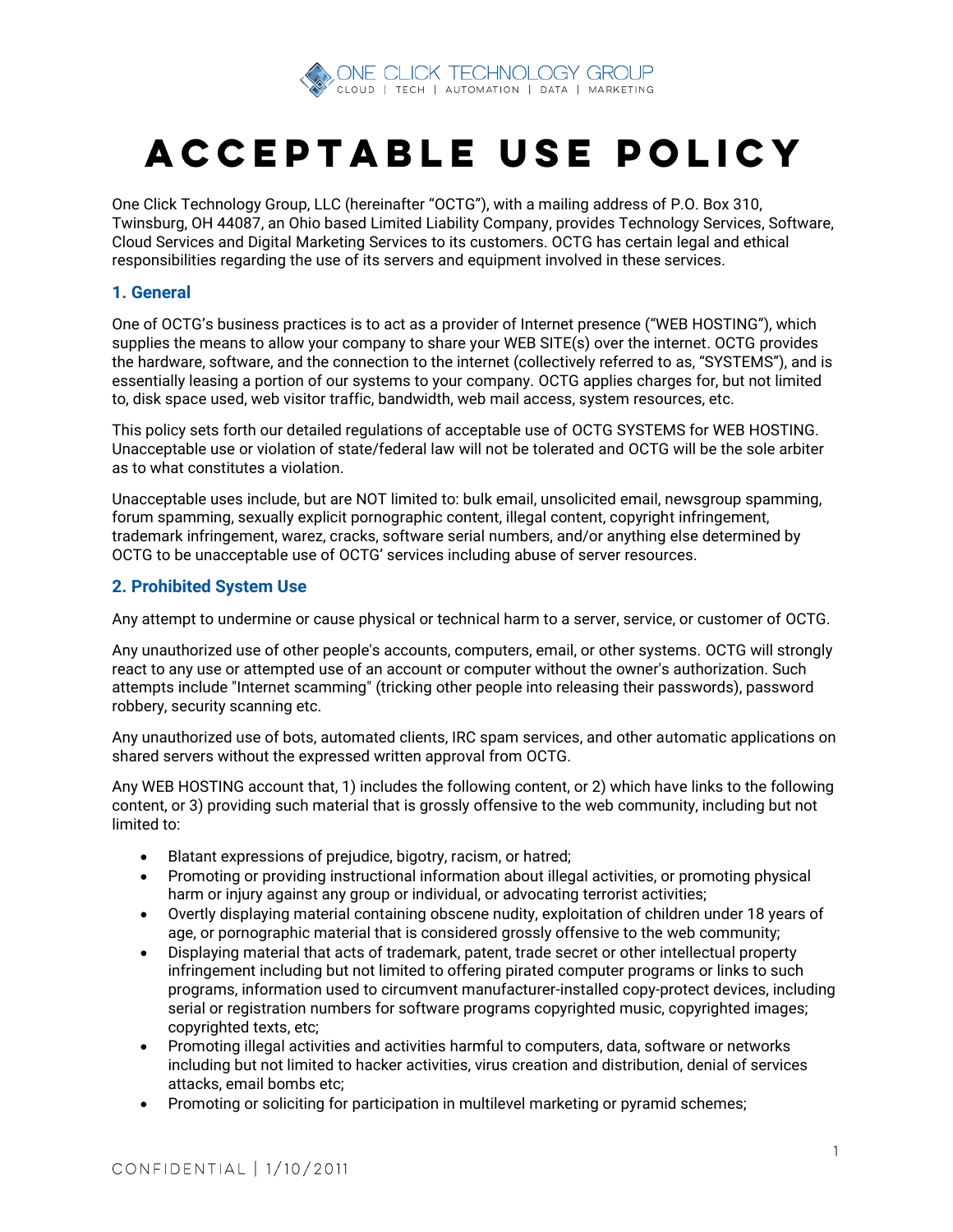- Gathering, promoting, or displaying personally identifiable, protected health, or other confidential information for unlawful purpose and illegal activity;
- Displaying material that may cause irreparable damage to OCTG and/or its affiliates.

To engage in any of the foregoing activities by using the service of another provider, but channeling such activities through a OCTG account, re-mailer, or otherwise through an OCTG service or using an OCTG account as a mail-drop for responses or otherwise using the services of another provider for the purpose of facilitating the foregoing activities if such use of another party's service could reasonably be expected to adversely affect an OCTG service is strictly prohibited.

# **3. Traffic & Bandwidth Abuse**

COLOCATION BANDWIDTH SERVICE. Customers that utilize our co-location services will be billed, monitored, and adjusted based on direct switch reports.

DEDICATED SERVER BANDWIDTH SERVICE. Customers that have purchased a dedicated server will be billed, monitored, and adjusted based on direct switch reports.

UNLIMITED BANDWIDTH SERVICE. Customers that have purchased our unlimited web traffic, or bandwidth package, must abide by the following: The intention of OCTG is to provide a large space to serve web documents, not an offsite storage area for electronic files. All (90%) of your web pages (html) must be 'linked' with files (.GIF, .JPEG, etc.) stored on an OCTG server. Web sites that are found to contain either/or no html documents, a large number of unlinked files are in violation of this policy. Any customer of this service that is abusing either space/site transfer will be notified and given forty-eight (48) hours to remedy the violation. If the violation is not resolved within the allotted period, OCTG will look to remedy the problem pursuant to the terms outlined herein.

METERED BANDWIDTH SERVICE. Customers that have purchased our metered web traffic, shared hosting, or similar bandwidth package(s), agree that they will receive a specified amount of bandwidth per month. Customers must abide by the following: traffic will go unmonitored until you reach the amount of traffic-quota allocated to your specific web hosting plan contract. Thereafter, a bandwidth overage cost of \$10.00/1GB per month will be billed to your account.

## **4. Unsolicited E-Mail Abuse**

OUR POLICY. Unsolicited commercial advertisements ("SPAM") are not allowed to be sent or manipulated through OCTG systems, and 1) will likely result in a swift account cancellation, and 2) will likely cost you a great amount of money. OCTG takes a ZERO-TOLERANCE APPROACH TO SPAM originating from our servers or for spam advertising of domains hosted on our servers. We will charge the compromised account up to \$10.00 per unsolicited email message sent.

PROHIBITED E-MAIL USE. The following activities are not allowed:

General. Mail may not be used to harass or intimidate others. Harassment, whether through language, frequency of messages, or size of messages, is prohibited. Sending a single unwelcome message may be considered harassment. If a recipient asks to stop receiving e-mail, you must not send that person any further messages.

Unsolicited bulk or commercial messages ("spam"). Includes but is not limited to bulk mailing of commercial advertising, informational announcements, charity requests, petitions for signatures, and political or religious tracts. Such messages may only be sent to those who have explicitly requested it from your domain. Forging, altering or removing electronic mail headers is prohibited. Any domain sending stealth spam will be terminated without warning and without refund.

Spamming Newsgroups. Commercial advertisements are unwelcomed in most discussion groups and on most e-mail mailing lists. To post ten (12) or more consecutive messages similar in content to newsgroups, forums, email mailing lists, or other similar groups or lists is prohibited. Inappropriate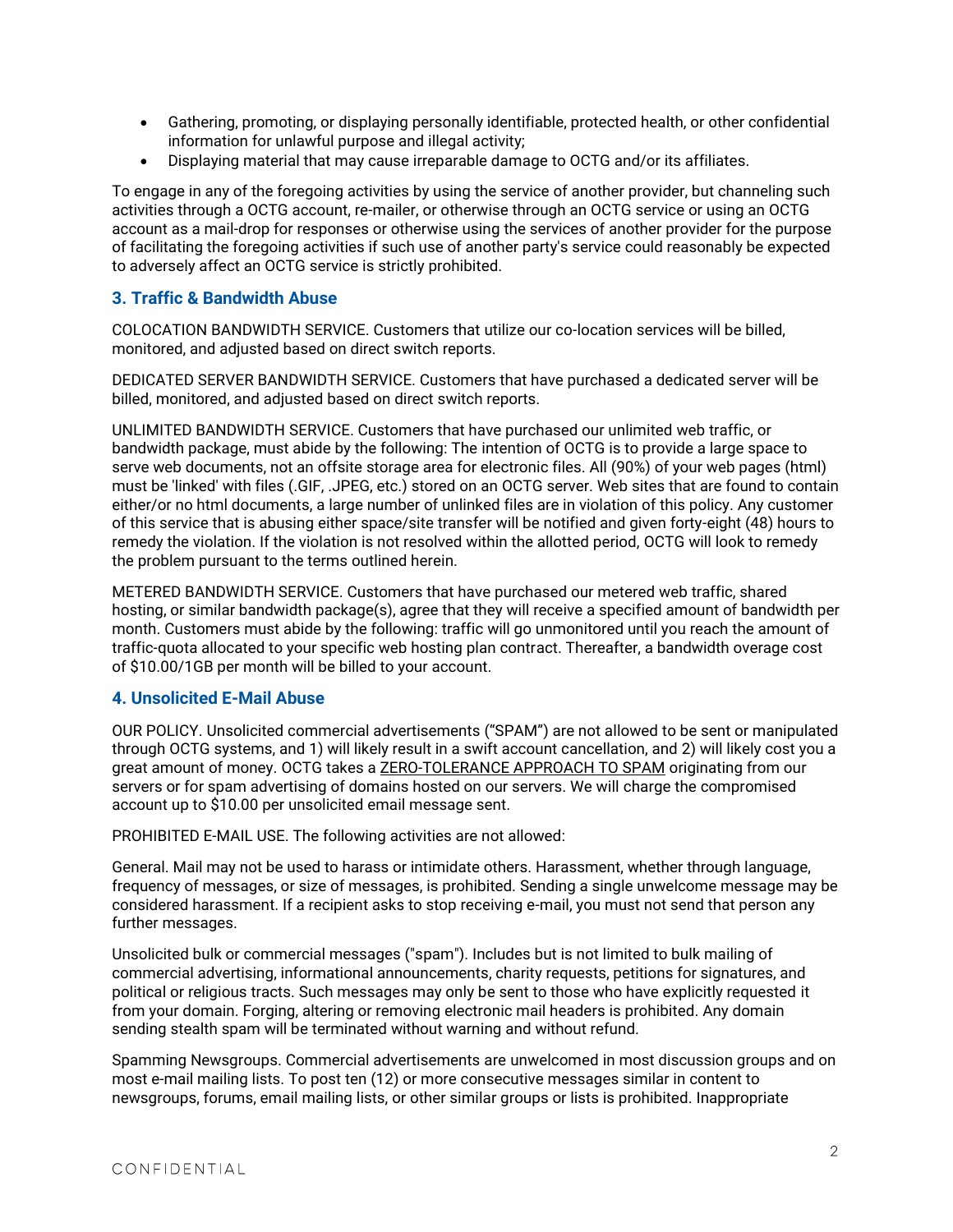posting may result in account cancellation. See the newsgroup or mailing list's charter for whether advertising is allowed or not.

Outgoing Mail Server ("Smtp"). We prohibit more than 5000 pieces of e-mail per day sent from a hosting account on our systems. If you do send more than 5000 pieces of e-mail per day, your account will be placed on hold for network abuse and violation of this policy. If you are sending legitimate e-mails and they total more than 5000 per day your account will need to be moved to a special server that is specifically designed to handle high volumes of e-mail. You will be charged additional fees if your account is moved to this server. Please contact OCTG to have your domain moved.

Miscellaneous. If you use the services of another provider to promote a web site hosted by or through OCTG ("spamvertising"), then the provisions of this policy shall apply as if the spam were sent through our servers.

## **5. Scripts & Application Code**

Each web hosting account comes with its own CGI-BIN, and per request to OCTG, you may install executable applications at the discretion of OCTG. You are free to use any scripts you wish; however, we reserve the right to disable any script that negatively effects normal server operation, security, or performance without warning.

#### **6. Chat Rooms**

We do not allow clients to install their own chat room applications within a OCTG shared hosting account. Most chat rooms applications tend to use extreme system resources and, in most cases,, we cannot allow it as an account option. Please request authorization before installation of a Chat Room Application.

#### **7. Intellectual Property Rights**

Material accessible to you through OCTG services may be subject to protection under the United States or other copyright laws, or laws protecting trademarks, trade secrets or proprietary information. Except when expressly permitted by the owner of such rights, you must not use OCTG or its servers and network in a manner that would infringe, violate, dilute or misappropriate any such rights, with respect to any material, which you access or receive through the OCTG network. If you use a domain name in connection with OCTG or similar service, you must not use that domain name in violation of any trademark, service mark, or similar rights of any third party.

## **8. Network Security**

Customers may not use the OCTG network with an attempt to circumvent user authentication or security of any host, network, or account. This includes, but is not limited to, accessing data not intended for the customer, logging into a server or account the customer is not expressly authorized to access, password cracking, probing the security of other networks in search of weakness, or violation of any other organization's security policy. Customers may not attempt to interfere or deny service to any user, host, or network. This includes, but is not limited to, flooding, mail bombing, or other deliberate attempts to overload or crash a host or network. OCTG will cooperate fully with investigations of violations of systems or network security at other sites, including cooperating with law enforcement authorities in the investigation of suspected criminal violations. Users who violate system or network security may incur criminal or civil liability.

## **9. Electronic Commerce (E-Commerce)**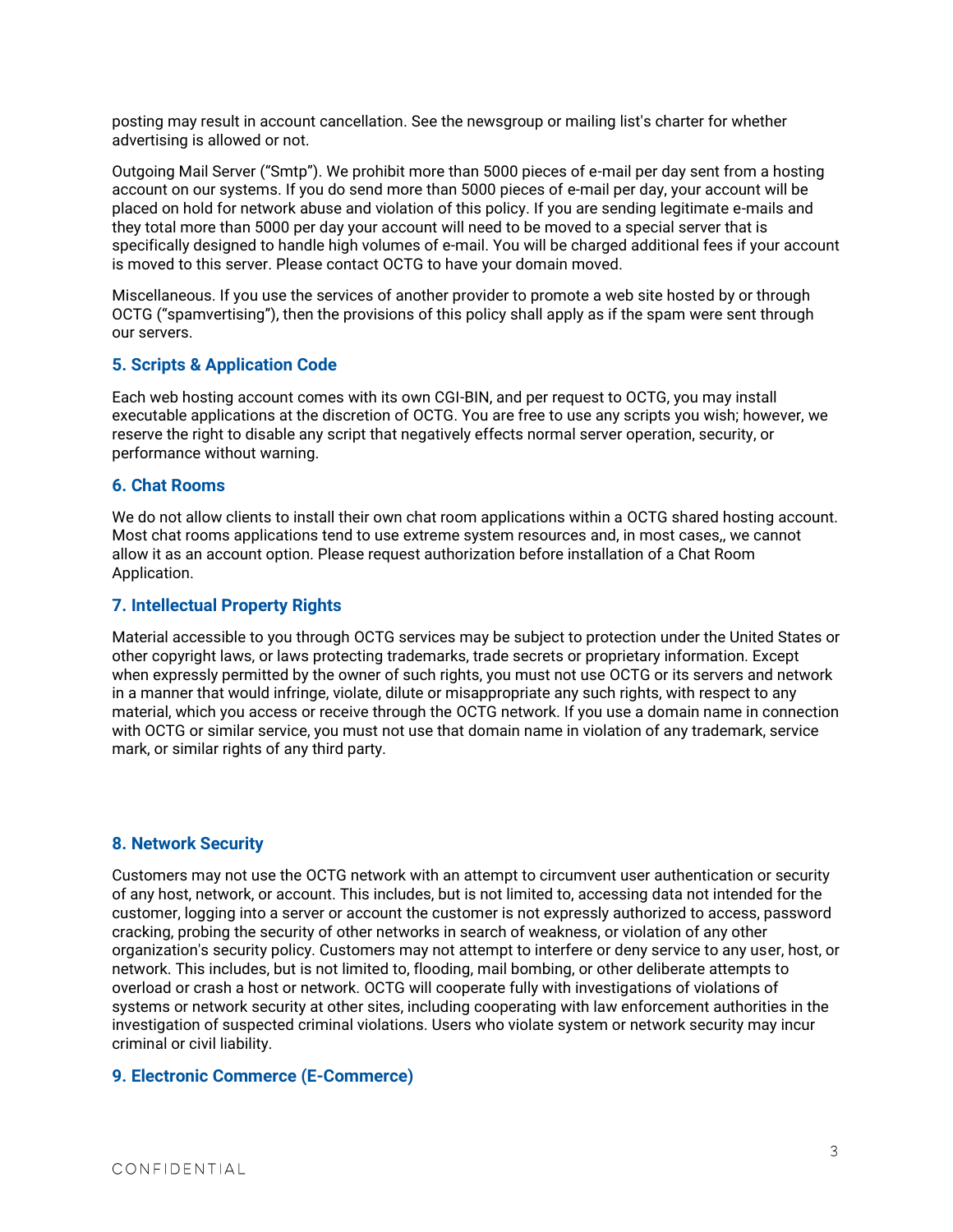Assumption of Risk. You will be solely responsible for the development, operation, and maintenance of your online store and products and all contents and materials appearing online or on your products, including without limitation (a) the accuracy and appropriateness of content and materials appearing within the store or related to your products, (b) ensuring that the content and materials appearing within the store or related to your products do not violate or infringe upon the rights of any third party, and (c) ensuring that the content and materials appearing within the store or related to your products are not libelous or otherwise illegal. You will be solely responsible for the final calculation and application of shipping and sales tax. You will also be solely responsible for accepting, processing, and filling any customer orders, and for handling any customer inquiries or complaints arising there from.

Responsibility. You are also responsible for the security of any customer credit card numbers and related customer information you may access as a result of conducting electronic commerce transactions through your Web Site. You will keep all such information confidential and will use the same degree of care and security as you use with your confidential information.

PCI Compliance. The Payment Card Industry (PCI) Data Security Standard was created to add an additional level of protection for consumers by ensuring that merchants meet minimum levels of security when they store, process and transmit cardholder data. All E-Commerce websites hosted by OCTG must comply with all of the minimum requirement levels of the PCI standard. For assistance with PCI please contact OCTG.

# **10. Static / Dynamic Content**

Caching You expressly (1) grant to OCTG a license to cache the entirety of your Web Site during the term of your hosting contract, including content supplied by third parties, hosted by OCTG under this Agreement and (2) agree that such caching is not an infringement of any of your intellectual property rights or any third party's intellectual property rights.

#### **11. IP Address Ownership**

OCTG shall maintain and control ownership of all IP numbers and addresses that may be assigned to you by OCTG and OCTG reserves, in its sole discretion, the right to change or remove any and all such IP numbers and addresses.

## **12. Domain Name Ownership & Registration**

Customer agrees to pay OCTG prior to the effectiveness of the desired domain name registration, the then-current amounts set forth in the OCTG price schedule for the initial registration of the domain name and, should Customer choose to renew the registration, subsequent renewals of the registration. All fees are non-refundable, in whole or in part, even if Customer's domain name registration is suspended, cancelled or transferred prior to the end of Customer's then current registration term. OCTG reserves the right to change fees, surcharges, renewal fees or to institute new fees at any time, for any reason, at its sole discretion. Customer's requested domain name will not be registered unless and until we receive actual payment of the registration fee and have confirmed Customer's registration in an email from OCTG to the email address indicated in Customer's registration application. In the event of a chargeback by a credit card company (or similar action by another payment provider allowed by OCTG) in connection with the payments of the registration fee for Customer's domain name registration, Customer agrees and acknowledges that the domain name registration shall be transferred to OCTG as the paying entity for that registration to the registry and that we reserve all rights regarding such domain name including, without limitation, the right to make the domain name available to other parties for purchase. OCTG will reinstate Customer's domain name registration solely at OCTG discretion, and subject to our receipt of the initial registration or renewal fee and our then-current reinstatement fee.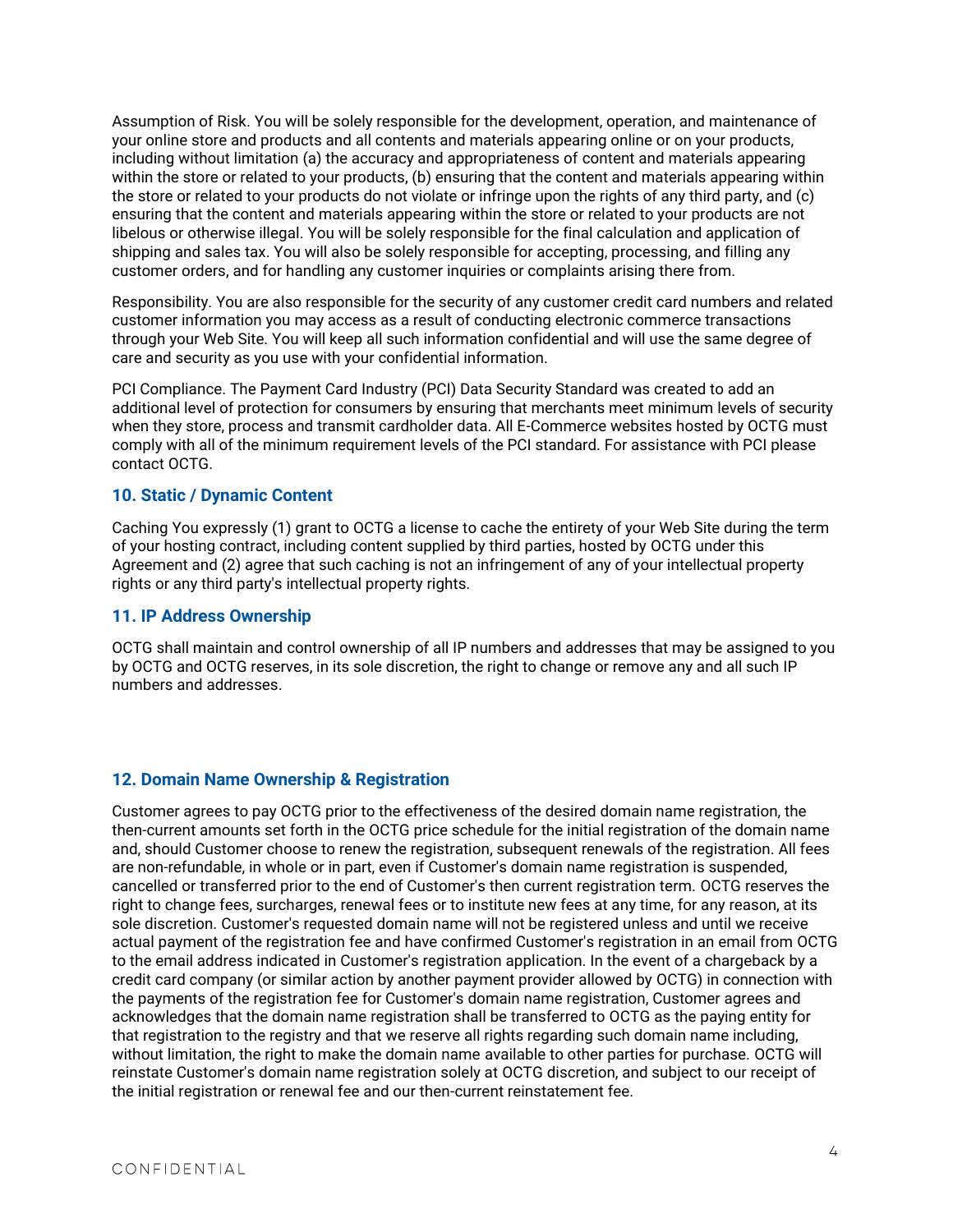# **13. Restrictions & Rights**

#### **Restrictions**

Client agrees that it will NOT, directly or indirectly (and it will not allow others to, or act on their behalf):

- Copy the Software, except as is necessary to install on Hardware and for internal, archival purposes. In the event Client makes any copies of the Software, Client shall reproduce all proprietary notices on such topics
- Reverse engineer, decompile, dissemble, modify or otherwise attempt to derive source code from the Software
- Sell, lease, license, transfer, give possession of, or sublicense the Software or the documentation to others
- Write or develop any derivative or other software programs, based, in whole or in part, upon the Software.

#### **Proprietary Rights**

Client shall not have any right, title, or interest in the Software, Hardware, documentation, or any copyrights, patents, trademarks, trade secrets and any other proprietary rights embodied or used in connection therewith, except for the limited license mentioned in above paragraphs.

#### Proprietary Rights of Client

As between Client and OCTG, Client Content shall remain the sole and exclusive property of the Client, including without limitation, all copyrights, trademarks, patents, trade secrets, and any other proprietary rights. Client hereby grants OCTG a non-exclusive, worldwide, royalty-free license for the term to edit, modify, adapt, translate, exhibit, publish, transmit, participate in the transfer of, reproduce, create derivative works from, distribute, perform, display, and otherwise use Client Content as necessary to render the Services to Client under this Agreement.

# **14. Payment**

General: All accounts are set up on a pre-pay basis. Setup fees are charged for all new accounts and major account changes and are non-refundable. All pricing is guaranteed for the term of pre-payment. Any account not brought current within ten (10) days notice or exceeding this time frame in any way is subject to suspension. The customer is responsible for all money owed on the account from the time it was established to the time that the customer notifies OCTG to terminate services. All payment is in U.S. currency. OCTG will bill each client \$35.00 per returned check, per wire transfer received and per credit card chargeback received. All OCTG accounts are setup on monthly billing cycles. Your account will automatically renew at this length. Contact the billing department at OCTG should you have any questions.

Any unpaid balances are subject to a daily compounding rate of interest set for at 0.50%. All fees that have not been timely paid may be sent by OCTG to a collection agency. Client agrees to be responsible for paying all costs of collection, including but not limited to reasonable attorney's fees and were lawful, collection agency fees.

Credit Cards: The Client may pay fees by Visa, MasterCard and American Express. Due to the nature in which American Express is processed and the fees incurred by OCTG, Client will be assessed a processing fee for all payments using American Express at the rate of 3.00% for each separate transaction. Payment by Credit Card includes the authorization to charge all future recurring fees and charges to the Credit Card on file with OCTG. Credit Card Payments shall be processed five (5) days prior to the Payment Due Date.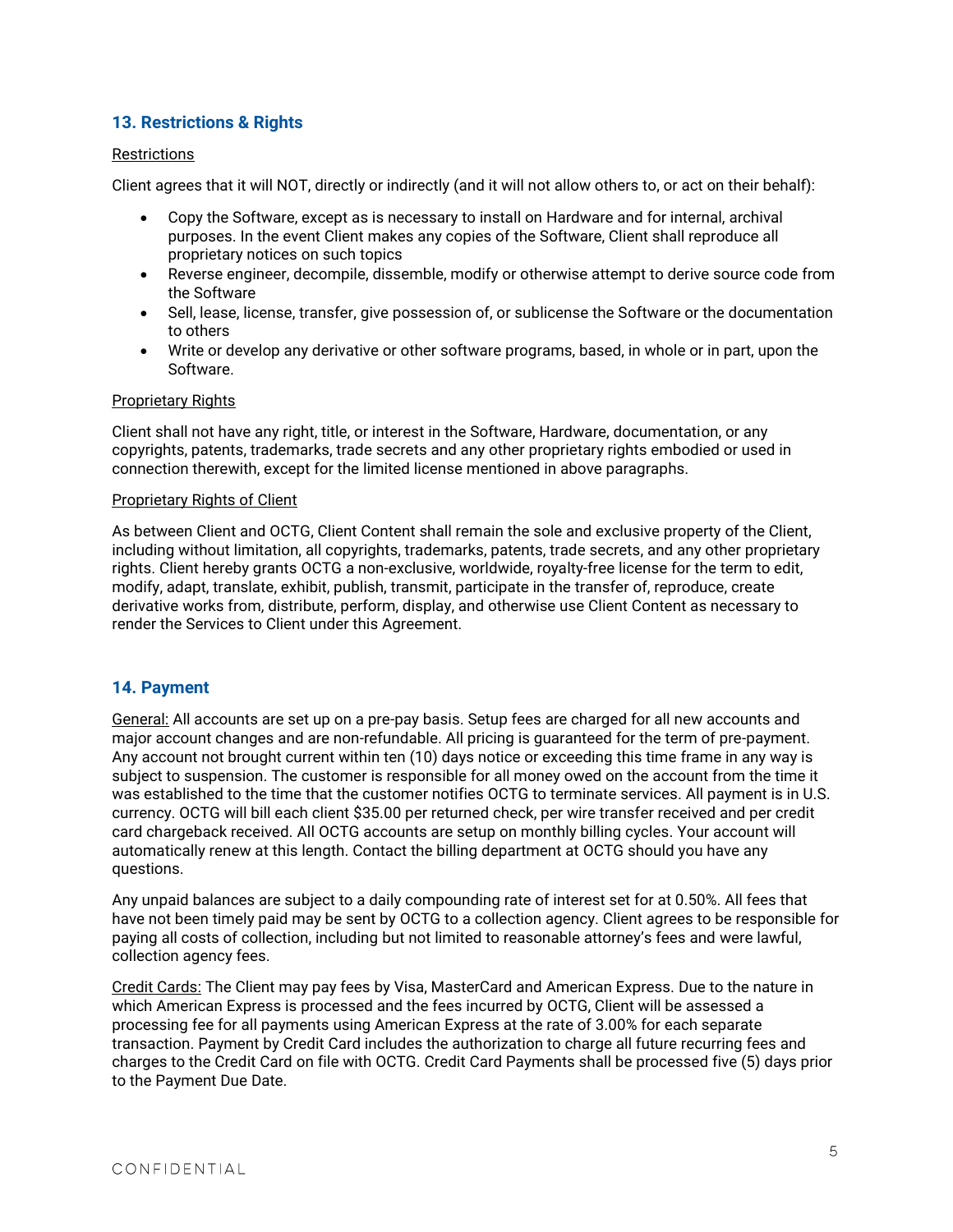If Client's Credit Card is denied, for any reason, Client will be sent a notice by e-mail. If payment has not been received and OCTG has exhausted all measures in cooperation with Client, Client shall be sent a Suspension of Services e-mail which will grant Client fifteen (15) days to make payment. OCTG, at such time until full payment has been received, may suspend Services to Client until full payment has been rendered in addition to a \$25.00 re-activation fee.

Overages: Any service overage costs accumulated during a specified month will be billed as a separate invoice to your standard cycle. This invoice is your first notice, and you will have ten (10) business days from the invoice delivery date to pay the total overage charge. If you opt to not pay these charges, your WEB CONTENT will be disabled fifteen (15) days from the invoice delivery date.

Pricing Dispute: Client must notify OCTG in writing of any disputed charges within 30days of the date of the billing for charges in question. If the Client fails to notify OCTG within the defined period, Client waives dispute on amounts questioned either directly or indirectly or as a set-off, recoupment or defense in any action or efforts to collect amounts due to OCTG.

Suspension of Services: Failure of Client to fully pay any fees when due may be deemed a material breach of this Agreement justifying suspension of the performance of Services to Client at OCTG's sole option. Any such suspension of Services does not relieve Client from the obligation to pay all amounts due to OCTG under this Agreement for the remainder of the Client's Term. In the event of a suspension of Services and upon re-activation request by Client, Client shall pay OCTG a \$25.00 re-activation fee in addition to full payment of the outstanding balance due. Reactivation of services will only be performed during OCTG's regular business hours: Monday – Friday, 0800 – 1700hours EST. This shall exclude Holidays.

Data Preservation: In the event of a suspension by us of your access to any Service for any reason other than for cause suspension as listed in prohibitions of this Agreement, during the period of suspension, (i) we will not take any action to intentionally erase any of your data stored on the Services and (ii) applicable Service data storage charges will continue to accrue.

In the event of any termination by us of any Service or any set of Services, or termination of this Agreement in its entirety, other than a for cause termination as listed in prohibitions of this Agreement, (i) we will not take any action to intentionally erase any of your data stored on the Services for a period of thirty (30) days after the effective date of termination; and (ii) your post termination retrieval of data stored on the Services will be conditioned on your payment of Service data storage charges for the period following termination, payment in full of any other amounts due us, and your compliance with terms and conditions we may establish with respect to such data retrieval.

If violations of prohibitions of this Agreement exist, we shall have no obligation to continue to store your data during any period of suspension or termination or to permit you to retrieve the same.

Taxes: Fees are exclusive of any and all sales, use, value added, excise, transfer, privilege, duty, and any other taxes or duties, whether international, national, state or local, however designated or assessed with respect to the Services provided under this Agreement; excluding income taxes on profits which may be levied against OCTG.

Grant of Rights: OCTG reserves the right to modify prices at any time, unless other written terms have been agreed upon between the CLIENT and OCTG. Further, by signed acknowledgement of the Project Scope Proposal submitted by OCTG to CLIENT prior to the engagement of an agreement which outlines the price plan for services to be rendered, CLIENT agrees that all monthly and annual fees will be charged respectively without formal written documentation as an assumed Monthly Service Charge.

## **15. Cancellation**

Cancellation. OCTG reserves the right to, at any time, deny, suspend, discontinue, or cancel service to anyone who violates our policies, terms, or conditions. Any violation of OCTG policy or violation of any